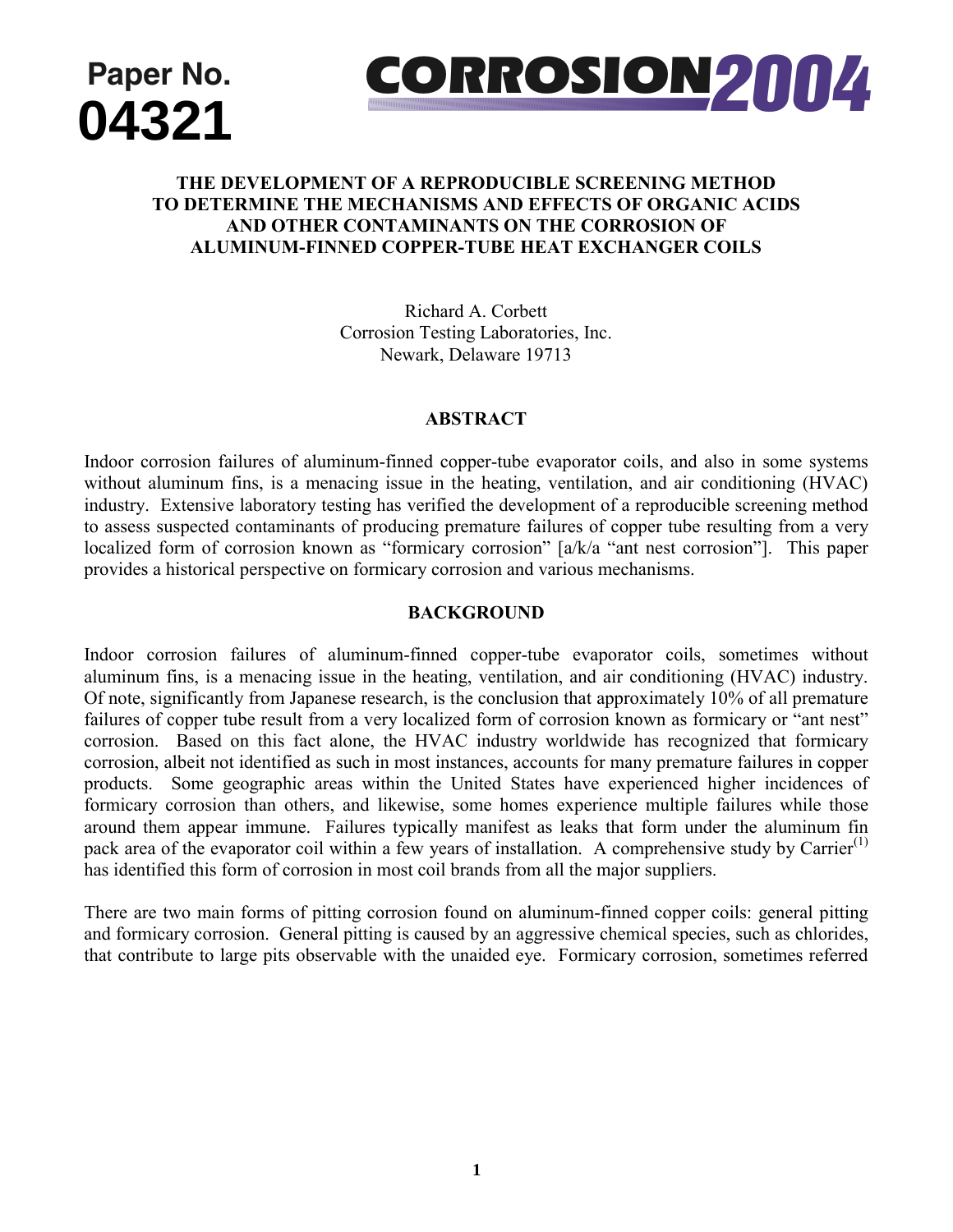to as "ant-nest" corrosion, appears as isolated or multiple pinhole pits so fine that they are not visible to the unaided eye. The copper surface will typically be discolored adjacent to the corrosion pit(s).

Surface films can vary from dull gray-black to red-brown or purple, depending upon the specific environment. The morphology of the corrosion damage within the metal comprises a series of minute interconnecting tunnels of random direction resulting from branching of the pits. The corrosion initiates from the tube surface and progresses rapidly into the tube wall. Perforation usually occurs in weeks or months, and not years. The term *ant nest corrosion* is attributed to Yamauchi.<sup>(2)</sup> The unique morphology so closely parallels an ant's nest (remember as children playing with the "Ant Farm"), hence the terminology adopted to describe the phenomenon.

Previous work<sup> $(3,4)$ </sup> reported on potential sources of chemical species causing formicary corrosion as coming from tube manufacturer and chiller fabrication fluids.

#### **Literature Review**

An exhaustive search of the literature, within the public domain, was undertaken resulting in some 58 technical articles germane to the subject. (1-58) Many of the earlier works [1980's and 1990's] were published in Japanese, and were based on failure analysis and testing in the Japanese HVAC industry. Recently, American authors submitted publications based on their investigations of this form of corrosion.  $(1, 3-7)$ 

The Canadians first described this form of attack in the literature. In 1977 Edwards, *et al.*<sup>(8)</sup> investigated the failure of copper tubing with aluminum fins in an air conditioning unit of a large public building. The leaks were evident during installation when the unit was pressurized. The tubes were pressure tested with an antifreeze solution, wrapped in plastic with the ends capped, and stored for a year before installation. A label left on the tubes said there could be residual antifreeze solution inside. The pitting started on the inside diameter. Edwards, *et al* proposed that there was a breakdown of the residual fluid in the tube, although they consider other options such as chloride induced pitting.

The literature may be broken into discrete areas such as failure analysis,<sup> $(2-5,8-13)$ </sup> laboratory testing procedures to replicate formicary corrosion,<sup> $(2-3, 10-13, 15-30)$ </sup> and preventative measures.  $(2,6-10, 12, 14, 22, 24, 31-$ 38)

#### **EXPERIMENTAL METHODS**

In the development of a reproducible screening method to determine the mechanisms and effects of organic acids and other contaminants on the corrosion of aluminum-finned copper-tube heat exchanger coils, the formicary tests were undertaken with alloy C122 [UNS C12200] copper tubing obtained from a single manufacturer. The tubes had been welded and annealed. They were approximately 3/8" in diameter with a minimum wall thickness of 0.012-inches.

Test specimens were cut to a length of 2.5-inches, engraved with an identification number, cleaned with methanol and acetone, and warm air dried. The tubes were handled with gloves during and subsequent to cleaning.

The test vessels were one-liter glass jars with a wire bale and a Buna rubber gasket. A film of polyethylene [known to be non-reactive and not contaminate the test] was used to isolate the gasket from the test vapor.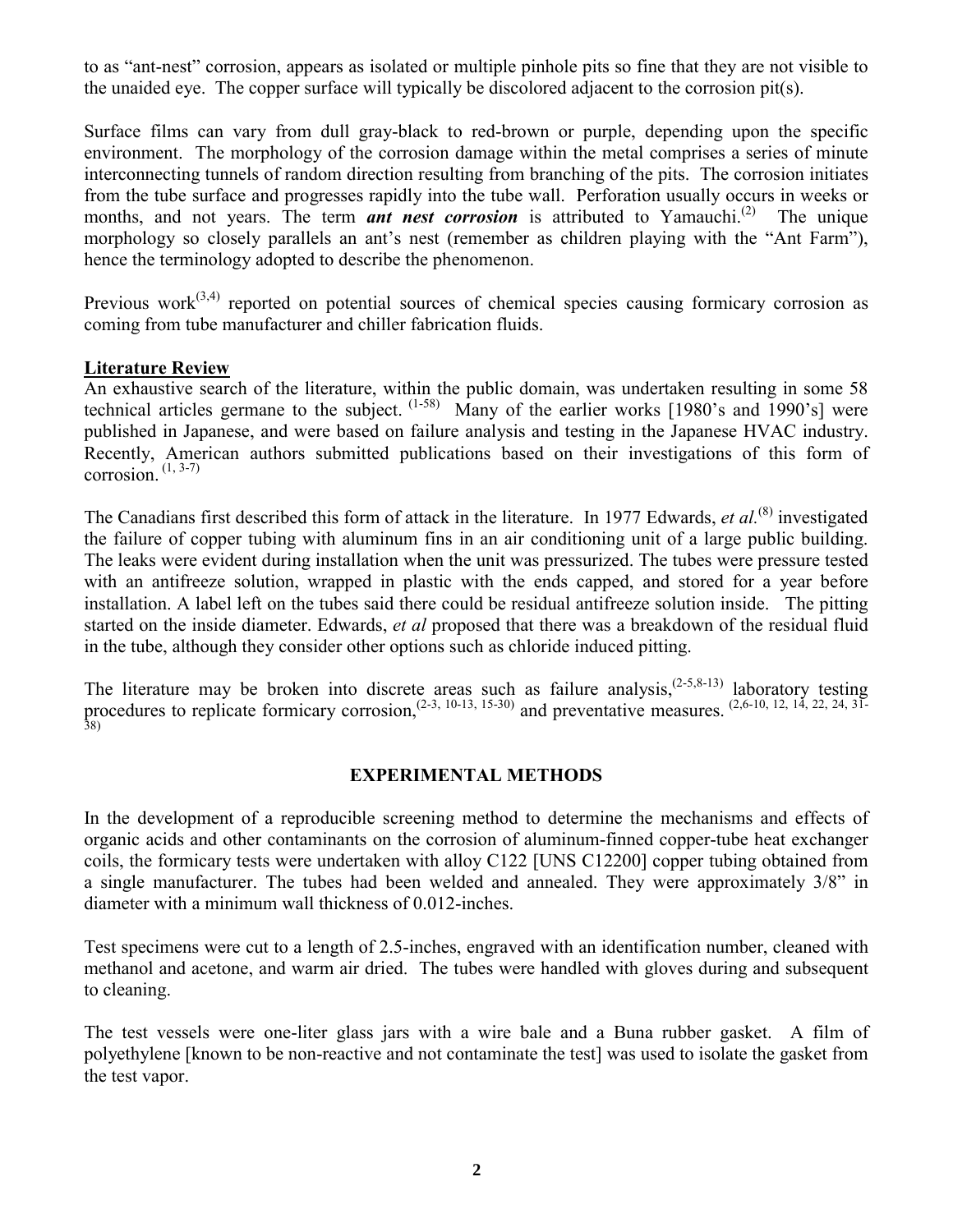The copper tubes were suspended at a 45° angle near the top of the test vessels using a length of Gore-Tex<sup>™</sup> thread, above 100mL of the test solution. Temperatures were maintained by placing the jars in heated ovens or refrigerators.

### **Initial Test Matrix**

Prior studies had shown that formic and acetic acid would cause formicary corrosion, and would serve as controls for the refinement of a test method. The analysis of condensate on drip pans under condenser units that failed by formicary corrosion revealed a ratio of 20% formic to 80% acetic acid. This mixture would represent field conditions. Uninhibited ethylene glycol was used in some HVAC processing fluids. Ethylene glycol would form glycolic acid. This acid was known to cause corrosion of copper, but it was not in the same "family" as formic and acetic. Therefore, this chemical could validate the laboratory bench test method.

Prior studies showed that concentrations of 1000 and 10,000 ppm [parts per million] of acid cause formicary corrosion. In an effort to determine a lower critical concentration, 100 ppm of acid was additionally selected.

Temperature cycling proved to be more aggressive than isothermal testing; cycling over an 8-hour warm  $(40^{\circ}C)$ , 16-hour ambient (20 $^{\circ}C$ ) schedule had been successful. Two other cycles were evaluated to represent extreme conditions for evaporator and condenser tubes:  $40^{\circ}$ C /  $4^{\circ}$ C and  $55^{\circ}$ C /  $20^{\circ}$ C, with the same time periods.

Thus, the initial test matrix consisted of:

| Acid:                                     | <b>Formic</b> | Acetic | 20% Formic/80% Acetic | Ethylene Glycol |
|-------------------------------------------|---------------|--------|-----------------------|-----------------|
| Concentration: $100 \text{ ppm}$ 1000 ppm |               |        | $10,000$ ppm          |                 |
| Temperature: $40C / 20C$ $40C / 4C$       |               |        | 55C / 20C             |                 |

Exposure periods were 70 and 180 days, with the exception of the 10,000 ppm concentration where the tests were terminated after 15-days.

### **Revised Test Program**

Due to the success of reproducing formicary corrosion with various acids, concentrations, and temperature cycles, a more refined study was undertaken to determine if there was a critical concentration required to initiate and propagate formicary corrosion. Three formic acid (100 ppm, 50 ppm and 20 ppm) concentrations with five (5) ten-day exposure periods with duplicate test vessels were evaluated. From the results of the 180 day test, above, the optimum temperature cycle of 40°C / 20°C was chosen. Every ten days 6 test vessels were opened and the tubes removed. A section was cut from the top of each tube, mounted, polished, and evaluated. The mounts were ground and polished three times so that every mount had data from 3 locations.

### **Other Contaminants**

During tubing fabrication and evaporator/condenser manufacture, a number of drawing, forming, and stamping lubricants are used. Some of these fluids can decompose to form carboxylic acids in moist air, particularly in the presence of aluminum oxide and warm temperatures.

Twelve fluids, representing a plethora of these lubricants, were selected to evaluate their stability and decomposition products. Two types of degradation techniques were employed: thermal and water hydrolysis.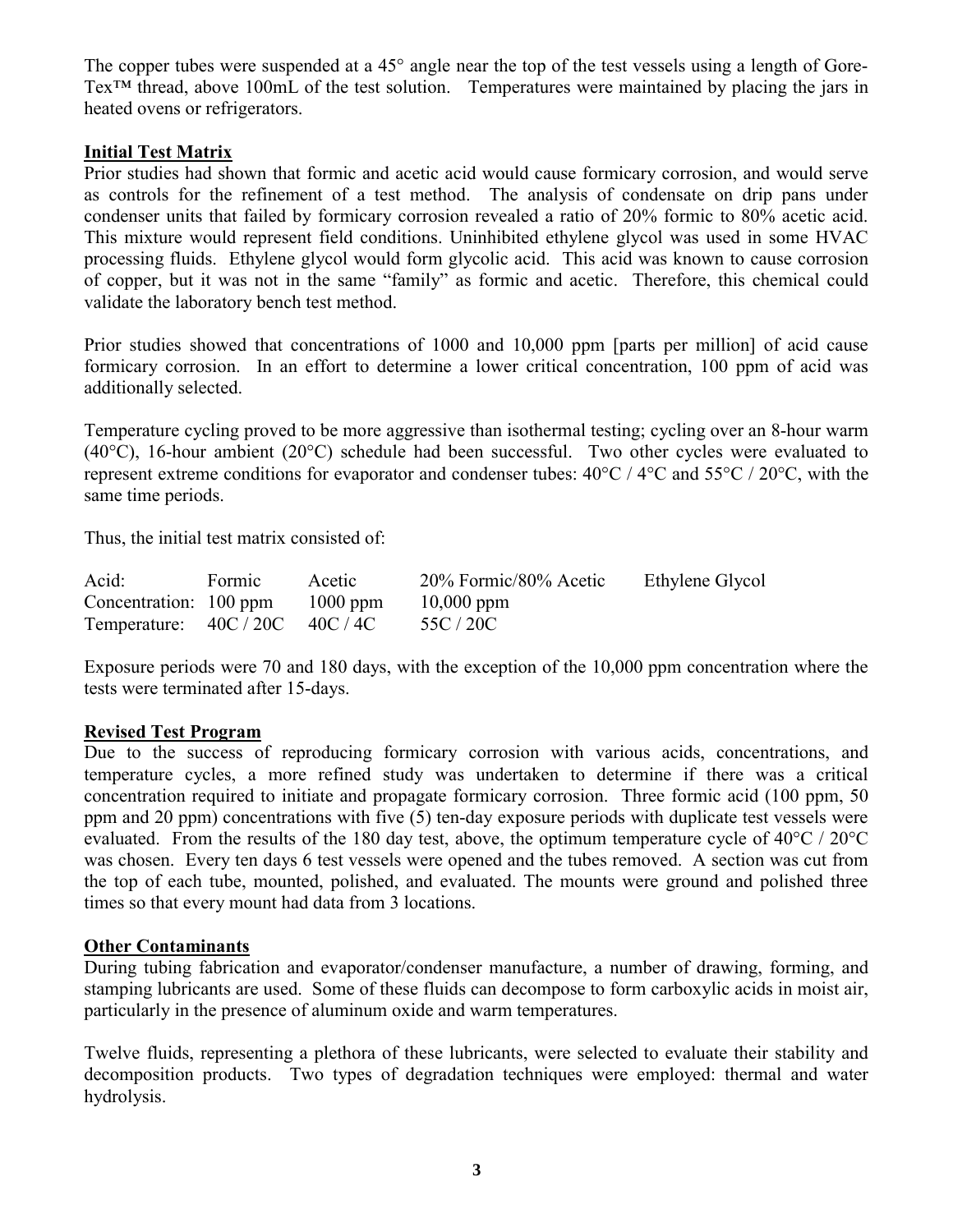Thermal degradation was accomplished by combining aluminum oxide [alundum boiling chips] with the test fluid into a culture tube. The culture tube was then placed into an oven at 200°C for one hour. After cooling to room temperature the sample was analyzed by FTIR [Fourier Transformation Infrared Spectroscopy] to determine if the fluid sample had broken down to form carboxylic compounds. The remaining fluid was then added to de-ionized water, vigorously shaken, and centrifuged. The water phase was analyzed by IC [ion chromatography] for the presence of specific carboxylates [such as formate (formic acid) and acetate (acetic acid)].

Hydrolysis was accomplished by combining aluminum oxide, the test fluid, and de-ionized water into a pressure vessel, which was sealed and placed into an oven at 100°C for 48 hours. After cooling to room temperature the water phase was analyzed by IC for the presence and concentration of carboxylates.

### **EXPERIMENTAL RESULTS**

## **Initial Test Matrix**

### *Surface observations and qualitative analysis of surface corrosion products*

The entire outer diameter (OD) surface of the copper tube after the exposure periods was discolored brown, with a mottled pattern of dark green corrosion products adhered to it. Upon removal from the test container, the surface of the copper tube was wet. Microscopic examination of the tube surface revealed that the dark green corrosion products comprised of fine crystals. And, it was observed that there were pinholes within the crystals.

Figure 1 shows an SEM image of the dark green corrosion products adhering to the surface of the copper tube. It can be seen that the crystals are vertical, with regularity, and the sizes are approximately the same. Qualitative analysis by IC of these crystalline corrosion products confirmed formate ions, if exposed to formic acid, acetate ions if exposed to acetic acid, and formate and acetate ions if exposed to the acid mixture. Consequently, it is believed that corrosion products on the surface of the copper tube are comprised of cupric carboxylates.

### *Observations on cross-section*

The copper tubes were cross-sectioned after the exposure periods, and examined using a metallograph. Figure 2 shows one example. It can be seen from this photograph that corrosion products, clearly different from the material adhering to the surface, pack the interior of the pinholes. The proportion of the pinhole taken up by corrosion products increases toward the interior of the pinhole, near the leading edge of the advancing corrosion, compared with the region near or on the surface of the copper tube. The findings confirm other characteristics, such as branching and the fact that corrosion tunnels do not advance in a set direction.

Using microscopic FTIR and cross polarized light, the corrosion product within the pinhole comprised of ruby red, cuprous oxide phase mixed with another gray phase. The individual grains of the gray phase were smaller than the minimum area of analysis (15  $\mu$ m x 28  $\mu$ m) of the instrument. However, five spectra of the gray corrosion product were compared to a spectrum of bluish-green crystals found on the surface of the tube, identified by IC as being copper formate. These five spectra all exhibited a broad absorption band around 1505 to 1535 cm<sup>-1</sup> and 1325 to 1360 cm<sup>-1</sup>, similar to those prominent in the bluish-green crystals. The results show that the gray material in the pinholes contained copper formate,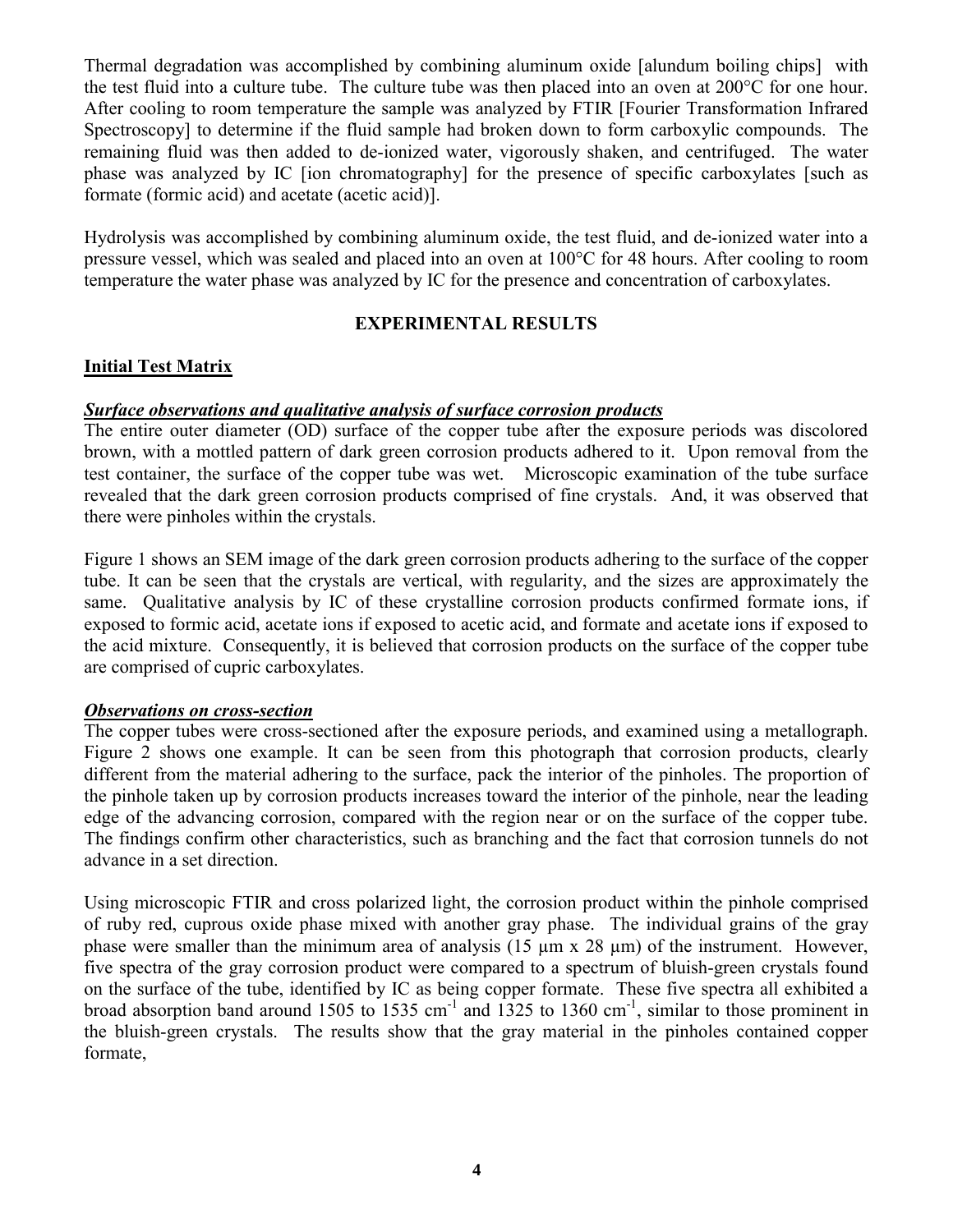## *Quantitative Depth of Attack*

Summarized in Tables 1 and 2 are the results of the 70-day and 180-day exposure periods, respectively, to different acid concentrations and temperature cycling.

## **Revised Test Program**

Summarized in Table 3 are the results of the 50-day exposure to various low concentrations of formic acid. All exposure periods produced formicary corrosion, even at 20 ppm after 10 days. This implies that if there is a critical concentration for initiation of formicary corrosion, it must be substantially below 20 ppm, and probably at the ppb [parts per billion] level.

An occasional morphology that included thin blue lines was observed on the cross-sections at the 20 and 50 ppm concentrations. An etch revealed the presence of intergranular attack where the thin blue lines had been seen and indicated preferential grain boundary attack, Figure 3.

## **Other Contaminants**

Summarized in Table 4 are the results of the degradation of various lubrication fluids. There is no clearcut method for degradation of the tested fluids. Some fluids are more susceptible to thermal degradation, while others are more influenced by water hydrolysis. Agreeably, some of the fluids exhibit minimal degradation, while others are significantly degraded into low molecular weight carboxylic acids. Studies are continuing to evaluate the effects of these degradation products on producing formicary corrosion utilizing the test method developed in this program.

### **DISCUSSION**

The results of this testing program have confirmed that a laboratory test method can reproduce formicary corrosion. Go/no go results are attainable in as little as 10 days exposure. Quantitative results as to the depth of attack are limited to the nature of the branched tunnels. Figure 6 provides a schematic illustration of a typical formicary corroded tube. Although it is true that through-wall failure penetrates the wall from one side to the other, formicary corrosion does not take a direct path (Figure 6a). This places a burden on the investigator in trying to locate through-wall penetrations and the extent of attack that has occurred, which is dependent on where the tube is cross-sectioned for examination (Figures 6b and 6c).

Given the characteristics of the formicary corrosion process, the technique of quantifying the extent of formicary corrosion becomes one of heuristic methodology [solving a problem by trial and error]. What is important is the presence or absence of formicary initiation sites that again utilizes the heuristic methodology [self-education] for knowing what characteristics to recognize when examining a tube suspect of a through-wall penetration. After examining several hundred tubes, tell tale signs of attack are recognized, such as discoloration of the tube and corrosion product accumulation. Small red or purple sites amid the brown patina of the copper tube are indications of pinholes. Likewise, bluishgreen crystals that appear at 200 to 500X magnification are signs that oxidation is taking place other than the formation of surface cuprous or cupric oxide.

The presence of intergranular attack and small quantities of copper formate within the labyrinth of the formicary are significant findings that assist in explaining the mechanism of attack. Up until now, most of the mechanism theories have been based on speculation or limited evidence, as reviewed below.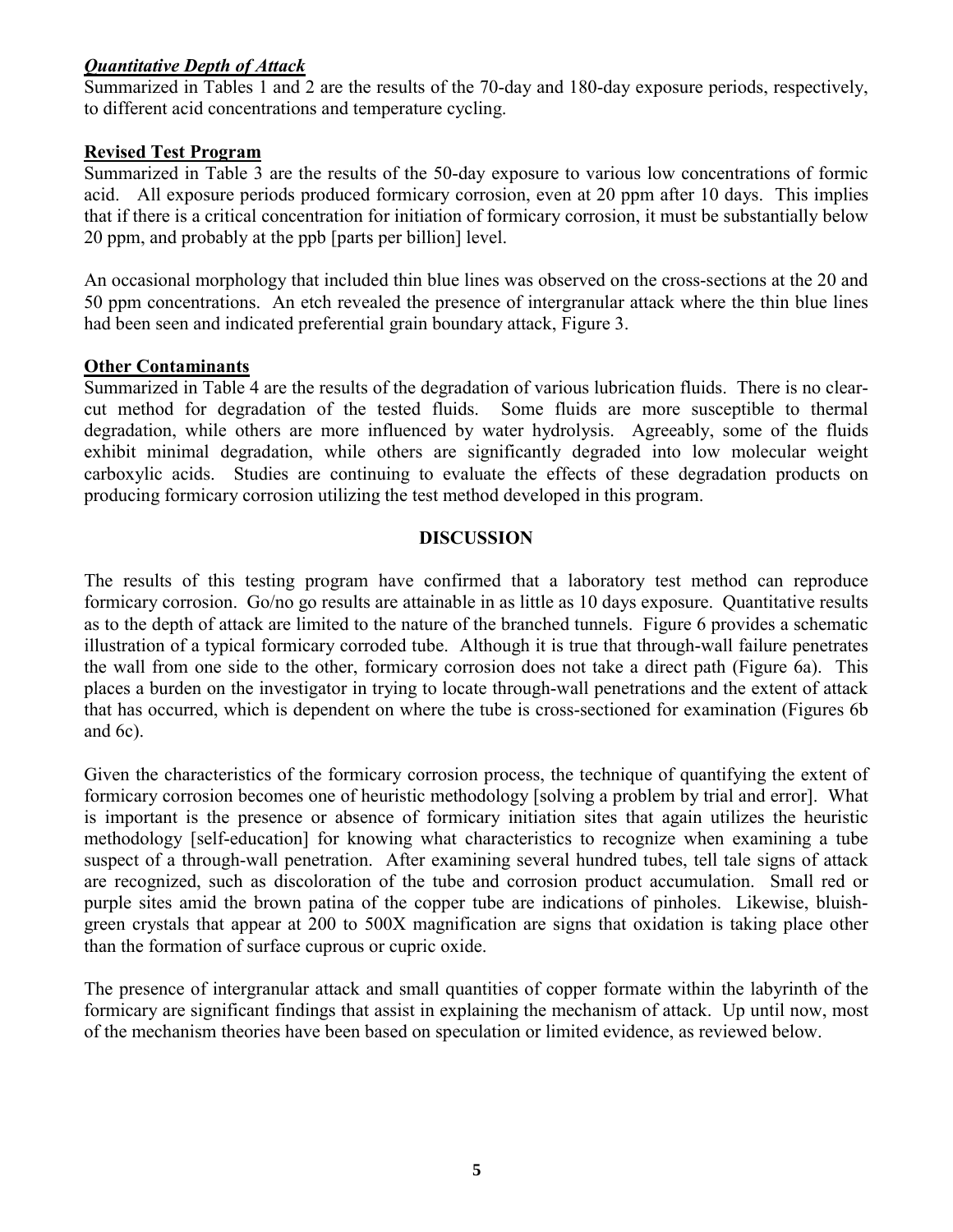#### **Notoya's Theory**

The 1977 SEM analysis by Edwards *et al.*<sup>(8)</sup> found Cu, Fe, P, S, Ca, and Cl in the corrosion deposits of their formicary failure. They speculated that the breakdown of the inhibited antifreeze, possible high concentrations of  $O_2$  and  $CO_2$  in the condensate inside the tubes, or the presence of chlorides, might have caused the pitting. However, they were puzzled how any of these could have led to such aggressive corrosion.

In 1983, Yamauchi *et al.*<sup>(2)</sup>, reported to have produced formicary corrosion in the laboratory with a solution that contained 1,1,1-trichloroethane. They believed the solvent was breaking down to hydrochloric acid and phosgene that were acting as the corrodants.

In 1988 Notova *et al.*<sup>(9)</sup> reported producing laboratory formicary corrosion with four different carboxylic acids, the most aggressive being formic acid. Their formulas and explanation were widely adopted, and a slightly modified version is duplicated here:

Discontinuities in the oxide film are attacked by the organic carboxylic acid present and copper is oxidized:

$$
Cu \to Cu^{+} + e^{-}
$$
 (1)

Carboxylic acid anions and copper cations continue to form a copper complex:

$$
Cu+ + X• \to Cu(X)
$$
  
(Where X is the selected carboxylic acid) (2)

The copper complex is oxidized to form cuprous oxide  $(Cu_2O)$  and copper carboxylate:

$$
4CuX + \frac{1}{2}O_2 \rightarrow Cu_2O + 2Cu(X_2)
$$
\n
$$
(3)
$$

Micro-cracks are formed in the pit wall due to the volume expansion of the  $Cu<sub>2</sub>O$ .

The copper carboxylate complex attacks the pristine crack surfaces and the cuprous complex reforms:

$$
Cu(X_2) + Cu^0 \rightarrow 2Cu(X)
$$
 (4)

These reactions then recur and are autocatalytic.

The standard cathodic reaction in an acidic solution is:

$$
O_2 + 4H^+ + 4e^- \rightarrow 2H_2O
$$
 (5)

#### **Alternate Theory**

In 1993 Miya *et al.*<sup>(19)</sup> describe a theory that is based on capillary action drawing water into the pit with surface tension at the mouth of the pit. Notoya accepts capillary force as an explanation for water transport and how pits can proceed in the direction opposite to gravity, but argues that condensation inside the pits may be equally valid.

Miya felt that capillary action did not account for observations that corrosion products were more prevalent deeper inside the pit. Miya believed that the absence of copper formate and even carbon inside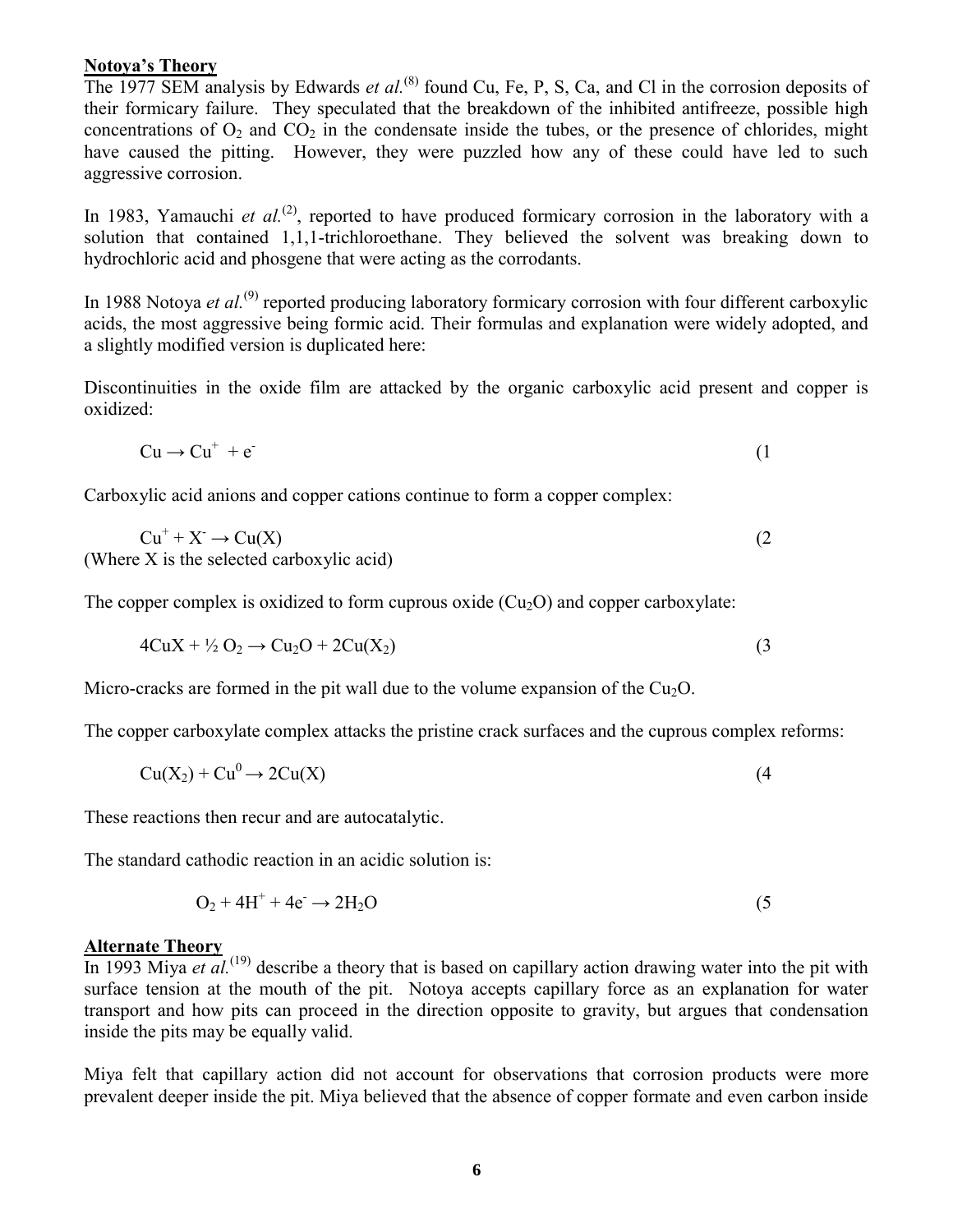the pit, as evidenced by SEM and EPMA work, caused problems for Notoya's equations 3 and 4. While admitting that copper formate was soluble in the water used for polishing, Miya did not feel that all traces of it should have disappeared. He proposes alternate formulas, involving the presence of formic acid in the spongy  $Cu<sub>2</sub>O$ , but without a copper formate complex.

Two alternate methods for producing Cu<sub>2</sub>O were advanced by Miya:

$$
2Cu(HCO2) + H2O \rightarrow Cu2O + 2HCO2H
$$
\n(6)

$$
2\mathrm{Cu}^+ + \mathrm{H}_2\mathrm{O} \rightarrow \mathrm{Cu}_2\mathrm{O} + 2\mathrm{H}^+ \tag{7}
$$

The Cu<sub>2</sub>O formed is oxidized: 
$$
2Cu_2O + O_2 \rightarrow 4CuO
$$
 (8)

In these acidic conditions: 
$$
CuO + 2H^+ \rightarrow Cu^{2+} + H_2O
$$
 (9)

With a standard cathodic reaction: 
$$
O_2 + 4H^+ + 4e^- \rightarrow 2H_2O
$$
 (10)

Miya thought that traces of formic acid, which were not removed during polishing, were evaporated in the SEM when the vacuum was drawn. He proposes that the tunnel morphology is related to the amount of water present at the mouth of the pit: a low amount of water forms a narrow tunnel and a larger amount of water forms a broadening tunnel. He also points out that in failure analyses traces of sulfur and chlorine are commonly found and thinks their role in formicary corrosion needs to be understood.

In 1994 Nagata and Kawano<sup>(20)</sup> give a formula for the hydrolysis of 1,1,1-trichloroethane to acetic acid as:

$$
CH3CCl3 + H2O \rightarrow CH3COOH + 3HCl
$$
\n(11)

Baba and Kodama (21), writing in 1995, produced potential pH (*E*-pH) diagrams for copper with acetate and formate solutions. Using XRD and FTIR they were unable to find copper carboxylate  $\lceil Cu(I)X \rceil$ complexes in their work, but said this might be an issue of concentration. They noted that their mechanism was similar to Notoya's.

$$
Cu(II)X^{+} + Cu^{0} + X^{-} \rightarrow 2Cu(I)X
$$
\n(12)

$$
2Cu(I)X + H_2O \rightarrow Cu_2O + 2H^+ + 2X \tag{13}
$$

Tunneling was accounted for by activation at the pit front and passivation on the pit walls. Notoya<sup>(28)</sup> saw their thermodynamic work as a validation.

Cano et al,<sup>(29)</sup> in 1999, adopted the basis of Notoya's formulas with acetic acid, but added hydrates.

$$
Cu+ + CH3COO+ + H2O \rightarrow Cu(CH3COO)2H2O
$$
\n(14)

$$
4Cu(CH_3COO) \cdot 2H_2O + \frac{1}{2}O_2 \rightarrow Cu_2O + 2Cu(CH_3COO)_2 \cdot 2H_2O + 4H_2O \tag{15}
$$

$$
2Cu(CH_3COO)_2.2H_2O + 4H_2O + 2Cu \rightarrow 4Cu(CH_3COO).2H_2O
$$

Equations 14 and 15 are autocatalytic and recur.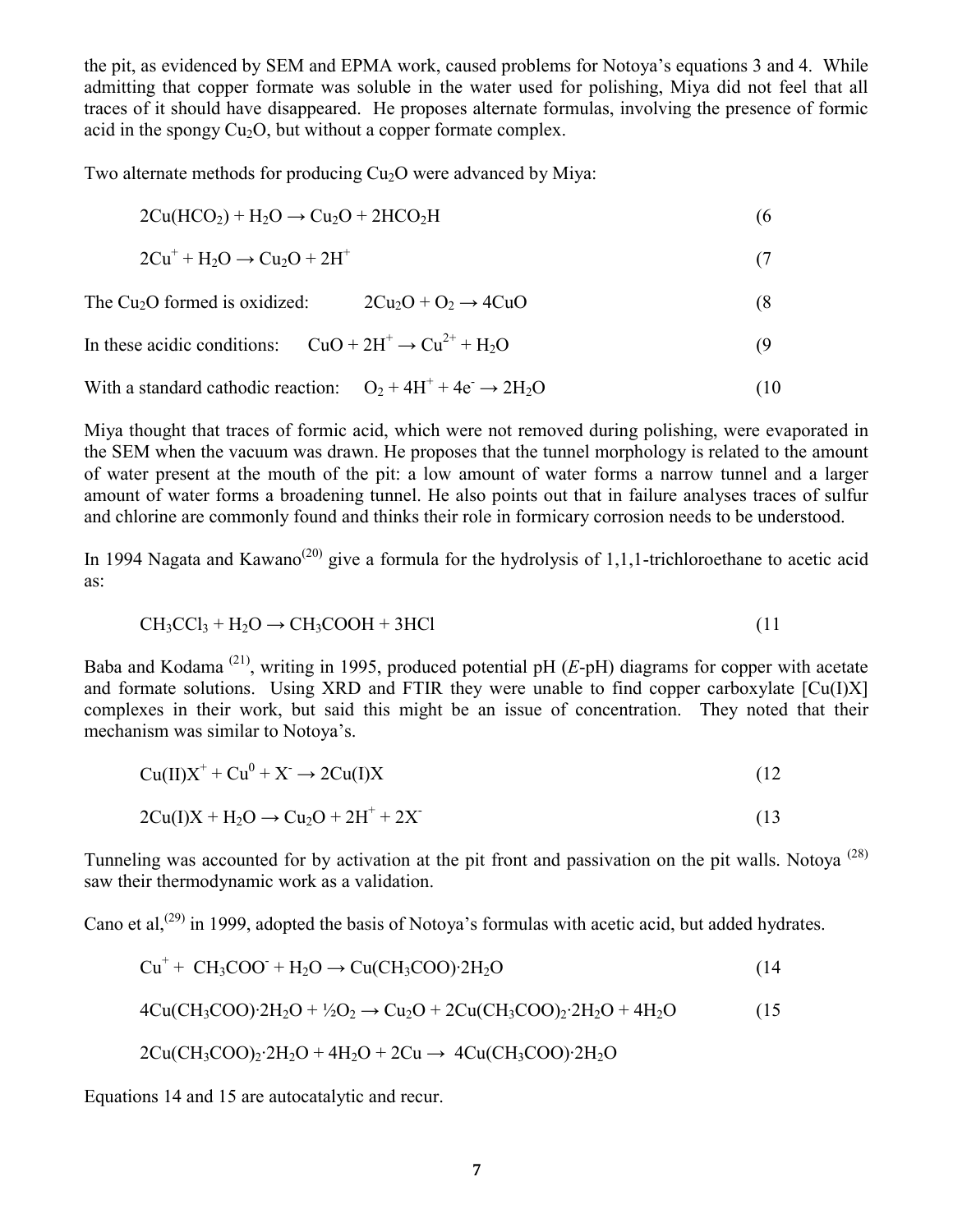### **Other Investigations**

In 1998 Lopez et al  $(39)$  published a study on copper corrosion due to small concentrations of acetic acid vapor. The focus was on the development of patinas in the atmosphere, but their research is interesting and applies to formicary corrosion. Phosphorous deoxidized copper plates were exposed to the vapor of 5 concentrations of acetic acid vapor for a period of 21 days at 30°C. The solutions were changed once a week. The concentrations used were 10, 50, 100, 200, and 300 ppm in the vapor phase. These would roughly correspond to levels of 600, 3,000, 6,000, 12,000, and 18,000 ppm in the test solution (for comparison to the studies done by other researchers mentioned here, who did not calculate the vapor phase concentrations). The maximum corrosion rate was 23 mdd (milligrams per square decimeter per day). The corrosion products were thoroughly analyzed using an SEM, XRD, FTIR, and thermogravimetric and thermodifferential analyses. Electrochemical tests were also run. Although aware of Notoya's work, they apparently did not make cross-sections or look for formicary corrosion. At the concentrations they used they would definitely have found formicary corrosion.

Their descriptions and photographs of the plates they exposed are quite applicable to the corrosion products on the OD (outside diameter) of tubes exposed to acetic acid vapors. They propose formulas for the formation of the copper hydroxide acetate and the copper acetate, which they found.

 $4CuO·xH<sub>2</sub>O + 7CH<sub>3</sub>COOH \rightarrow Cu<sub>4</sub>OH(CH<sub>3</sub>COO)<sub>7</sub>·2H<sub>2</sub>O + (x+1)H<sub>2</sub>O$  (16

 $Cu_4OH(CH_3COO)_7.2H_2O + CH_3COOH \rightarrow 4Cu(CH_3COOH)_2.2H_2O + H_2O$  (17

They believe that at lower concentrations the acetic vapor reacts with the wet copper surface but at higher concentrations droplets of acetic acid are deposited on the surface.

In 2000, the same researchers<sup> $(40)$ </sup> replaced the acetic acid with formic acid but used the same experimental conditions and analysis techniques. They used triplicates and reported a reproducibility of over 95%. The vapor concentrations of 10, 50 100, 200, and 300 ppm roughly correspond to test solution concentrations of 140, 700, 1,400, 2,800, and 4,200 ppm. These are different from the acetic solution concentrations above because formic acid and acetic acid have different vapor pressures. As with the acetic acid tests, apparently no cross sections were made, and so formicary corrosion was not reported.

## **Proposed New Mechanism**

It is this author's proposal that the true branching tunnels associated with formicary corrosion in copper alloys are purely the result of formic acid, and that other carboxylic acids create more classical shaped pits. As such the mechanism for formicary corrosion is as follows:

Grain boundaries provide the weaknesses in the oxide film, and the copper is locally oxidized:

$$
Cu \to Cu^{+} + e^{-}
$$
 (18)

formic acid anions and copper cations form as cuprous formate:

$$
Cu^{+} + COOH^{-} \rightarrow Cu(COOH)
$$
 (19)

The cuprous formate is oxidized to form cuprous oxide  $(Cu_2O)$  and cupric formate:

$$
4Cu(COOH) + \frac{1}{2}O_2 \rightarrow Cu_2O + 2Cu(COOH)_2
$$
\n
$$
(20)
$$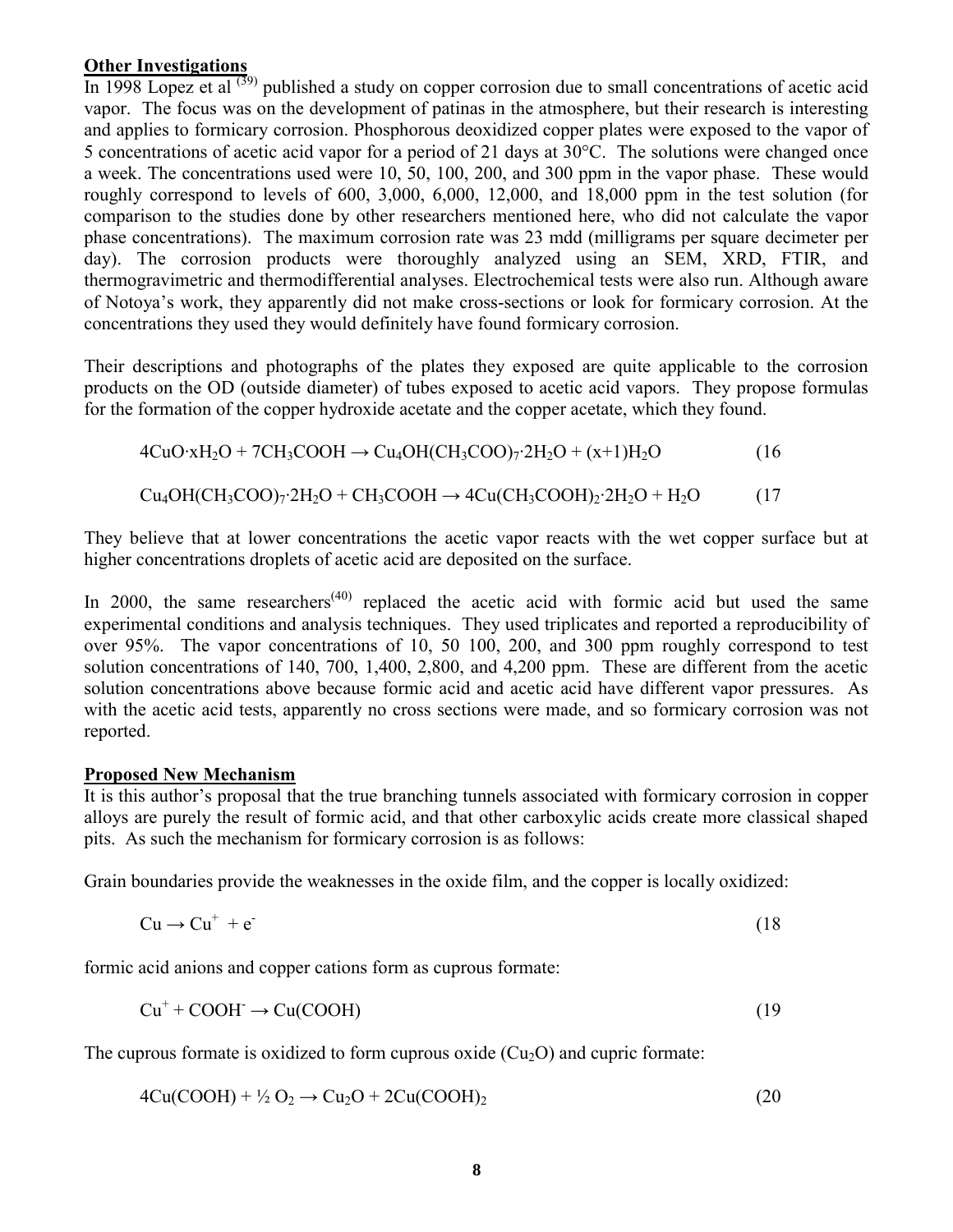The cupric formate complex attacks the pristine grain boundary surfaces [intergranular corrosion] and the cuprous complex reforms:

$$
Cu(COOH)2 + Cu0 \rightarrow 2Cu(COOH)
$$
 (21)

These reactions, (20 and (21, then recur, and are autocatalytic.

The standard cathodic reaction in this acidic solution is:

$$
O_2 + 4H^+ + 4e^- \rightarrow 2H_2O \tag{22}
$$

The intergranular boundaries are enlarged, consuming the whole grain, and thus affect adjacent grains that are equally consumed. This continues until a void filled with cuprous oxide exists. The gray phase seen at high optical magnification, in association with the red cuprous oxide, is hydrated cupric formate  $[Cu(COOH)<sub>2</sub> \bullet 4H<sub>2</sub>O]$ .

#### **CONCLUSIONS**

Formicary corrosion continues to baffle investigators who have yet to agree upon a mechanism, much less be able to predict behavior, except acknowledge that it requires four elements to simultaneously occur, namely air (oxygen), moisture (water), a low molecular weight organic acid (possibly a decomposed lubricant), and a copper alloy. From the results of this study, a reproducible screening method has been developed to evaluate the effects of organic fluids susceptible of promoting formicary corrosion.

Suspending a test sample above a reservoir of a hydrolyzed fluid in a sealed vessel and cycling the temperature from 40°C to 25°C during a 16 to 8 hour period will create conditions favorable to initiate and propagate formicary corrosion. Test results have demonstrated that the critical concentration of formic acid required to initiate attack is less than 20 ppm, and that significant attack can occur within ten days of exposure.

Formicary corrosion initiates along grain boundaries [intergranular corrosion] and then propagates into the grains [dissolution]. This can account for the "micro anodes and voids" described by others, and the apparent random tunneling observed in cross-sections.

### **ACKNOWLEDGEMENTS**

This work was supported by the Air Conditioning And Refrigeration Technology Institute [ARTI], under ARTI 21-CR Research Project 611-50055. The author kindly acknowledges the contributions of Dr. Peter Elliott and Dr. Takenori Notoya for their generous assistance in sharing their experiences on the subject of formicary corrosion. A special thanks is due to Mr. David Severance for his contributions in the laboratory testing.

#### **REFERENCES**

- 1. Carrier Corporation, *Indoor Coil Corrosion*, 6 pages (2000).
- 2. Yamauchi, S.; Nagata, K.; Sato, S.; Shimono, M. *Journal of the Japan Copper and Brass Research Association*, *22*, 132-140 (1983).
- 3. Elliott, P., Corbett, R. A. *Corrosion 99*, NACE: Houston, paper 342 (1999).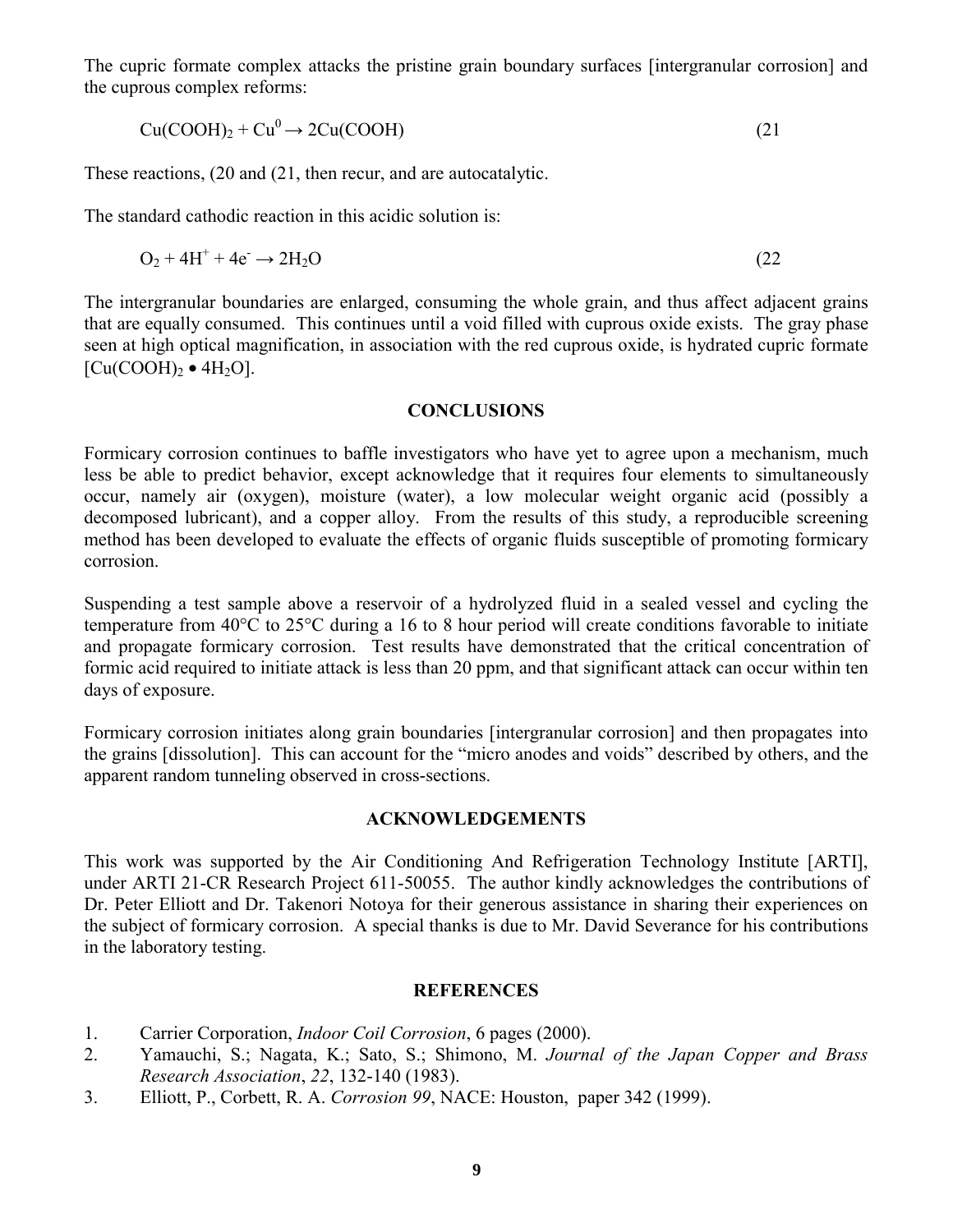- 4. Corbett, R. A., Elliott, P. *Corrosion 2000*, NACE: Houston, paper 00646 (2000).
- 5. Hoffman, R. A., *Corrosion 98*, NACE: Houston, paper 709 (1998).
- 6. Lenox, R. S., Hough, P.A. *ASHRAE Journal*, *November*, 50-56 (1995).
- 7. Tetley, G., Heidenreich, M., Smith, K. *Air Conditioning, Heating, & Refrigeration News*, *203*, 5- 6 (1998).
- 8. Edwards, J.O., Hamilton, R.I., Gilmour, J.B. *Materials Performance*, *16(9)*, 18-20 (1977).
- 9. Notoya, T., Hammamoto, T. *Corrosion Engineering*, *37*, 97-99 (1988).
- 10. Notoya, T., Hammamoto, T., Kawano, K. *Sumitomo Light Metal Technical Reports 30* (*3*), 9-14 (1989).
- 11. Notoya, T. *Corrosion Engineering, 39*, 353-362 (1990).
- 12. Isobe, G., Inoue, T., Nagata, K., Notoya, T., Baba, H., Hidaka, F., Watanabe, M., Atsumi, T., Minamoto, K., Kodairo, M., Takagi, F. *Corrosion Asia*: Singapore, paper 106 (1992).
- 13. Takahashi, T., Shiraishi, Y., Saito, Y., Ogawa, H., Watanabe, M. *Journal of the Japan Copper and Brass Research Association, 31*, 143-150 (1992).
- 14. Kelly, G. J., Lepelaar, P., Notoya, T. *Process Corrosion and Prevention 2000*, Australian Corrosion Association: Australia, paper: *Under Insulation Corrosion of Chilled Water Copper Piping* (2000).
- 15. Hamamoto, T., Imai, M. *Sumitomo Light Metal Technical Reports***,** *33 (4)*, 23-29 (1991).
- 16. Nagata, K. *Journal of the Japan Copper and Brass Research Association*, *31*, 135-142 (1992).
- 17. Isobe, G. *Furukawa Review*, *10*, 119-126 (1992).
- 18. Notoya, T. *Metals Technology*, *62*, 23-28 (1992).
- 19. Miya, K., Kawarai, H., Matsuoka, H. *Zairyo* (*Journal of the Society of Material Science Japan)*, *42*, 917-922 (1993).
- 20. Nagata, K., Kawano, K. *Journal of the Japan Copper and Brass Research Association*, *33*, 7-16 (1994).
- 21. Baba, H., Kodama, T. *Corrosion Engineering*, *44*, 279-287 (1995).
- 22. Miyafuji, M., Ozaki, R., Tsuchiya, A., Kuroda, T., Minamoto, K. *Journal of the Japan Copper and Brass Research Association, 34,* 159-167 (1995)
- 23. Notoya,T. *Zairyo-to-Kankyo (Corrosion Engineering)*, *46*, 731-735 (1997).
- 24. Notoya, T. *Corrosion and Prevention 1997*, Australian Corrosion Association: Australia, paper 002 (1997).
- 25. Notoya, T., *Localized "Ant's Nest" Corrosion in Copper Tubes,* unpublished oral presentation  $(2000)$ .
- 26. Notoya, T. *Journal of Material Science Letters*, *16*, 1406-1409 (1997).
- 27. Ueda, K., Isobe, G. *Journal of the Japan Copper and Brass Research Association, 38*, 220-225 (1999).
- 28. Notoya, T. *Journal of the Japan Copper and Brass Research Association, 38*, 30-37 (1999).
- 29. Cano, E., Simancas, J., Polo, J. L., Torres, C. L., Bastidas, J. M., Alcolea, *J. Materials and Corrosion*, *50*, 103-110 (1999).
- 30. Notoya, T. *draft paper, Localized "Ants Nest" Corrosion in copper Tubes Caused by Ginko fruit Juice* (2001).
- 31. Notoya, T., *Journal of the Japan Copper and Brass Research Association, 30*, 37-42 (1991).
- 32. Notoya, T., Corrosion Control; *Proceedings of the 7th Asian Pacific Corrosion Control Conference*, International Academic Publishers (Pergamon): New York, pp194-197 (1991).
- 33. Notoya, T. *Journal of Materials Science Letters*, *10*, 389-39 (1991).
- 34. Notoya, T. *Memoirs of the Faculty of Engineering, Hokkaido University*, *8 (79)*, 15-21 (1991).
- 35. Notoya, *T. extended abstract for the Electrochemical Society Symposium* (1991).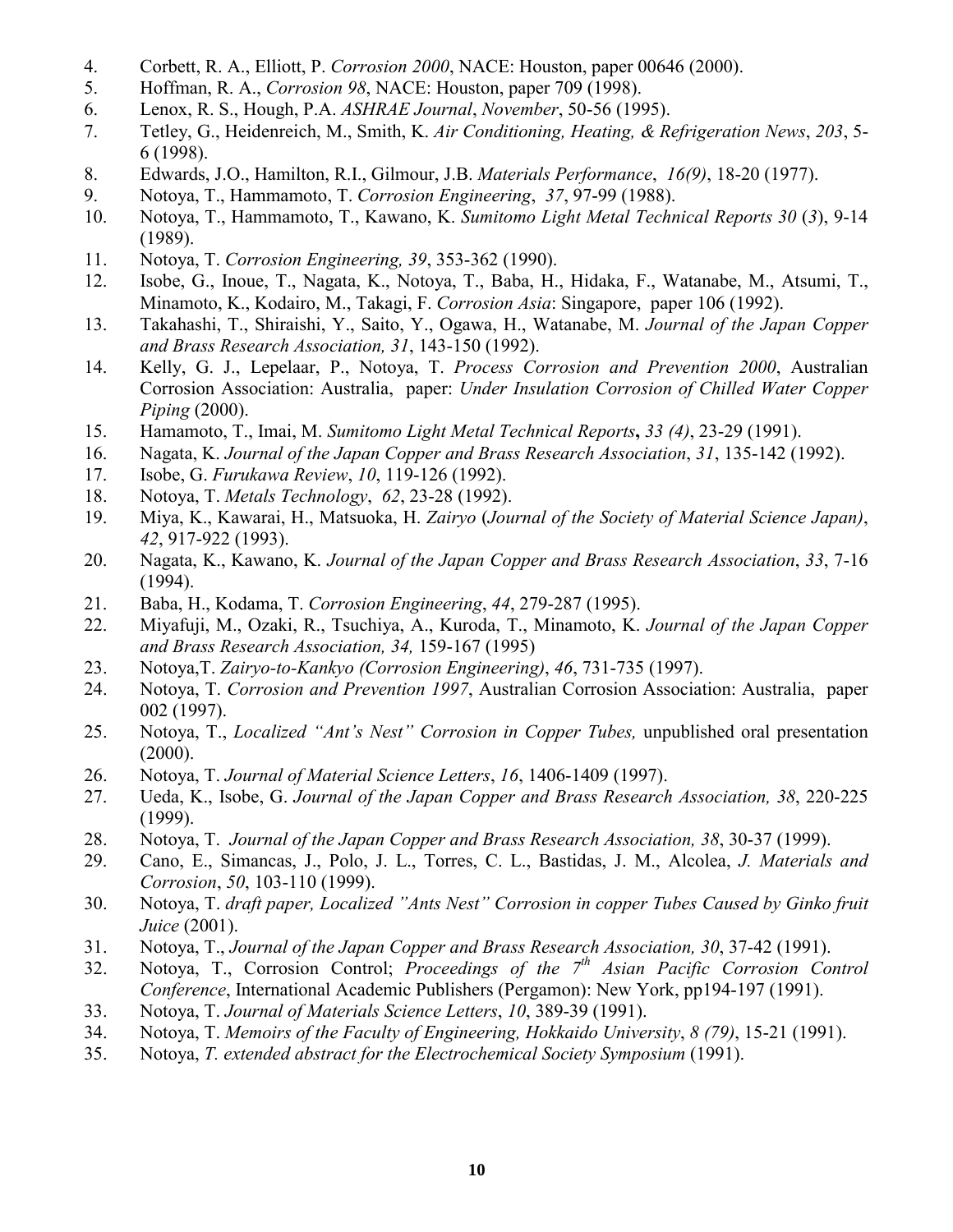- 36. Notoya, T., Inoue, T., Nagata, K., Takagi, F., Minamoto, K., Baba, H., Isobe, G., Atsumi, T., Hidaka, F., Watanabe, M., Kodaira, M. *Proceedings of the International Symposium for the Control of Copper and Copper Alloys Oxidation*, University of Rouen: Rouen, pp 77-81 (1992).
- 37. Notoya, T., Yamamoto, H., Katsuyama, K., Miyo, M. *Proceedings, 8th European Symposium on Corrosion Inhibitors (8SEIC) Ann. Univ. Ferrara, N.S., Sez. V, Suppl. N. 10,* pp 1021-1030 (1995).
- 38. Notoya, T. *Proceedings, Eurocorr 2001*, paper: Localized "Ants Nest" Corrosion on Coated Copper Tubes (2001).
- 39. Lopez-Delgado, A., Cano, E., Bastidas, J. M., Lopez, F. A. *Journal of the Electrochemical Society*, *145*, 4140-4147 (1998).
- 40. Bastidas, J. M., Lopez-Delgado, A., Cano, E., Polo, J. L., Lopez, F. A. *Journal of the Electrochemical Society*, *147*, 999-1005 (2000).
- 41. Brasunas, A. deS., Ed., *Corrosion Basics*, NACE: Houston, p39 (1984).
- 42. Notoya, T. *Bulletin of the Faculty of Engineering, Hokkaido University*, *162*, 45-54 (1992).
- 43. Nagata, K., Kawano, K. *Sumitomo Light Metal Technical Reports*, *35*, 28-35 (1993).
- 44. Notoya, T. *Boshoku Gijutsu*, *35*, 742. (Entirely in Japanese) (1986).
- 45. Notoya, T. *Abstracts of the International Conference on Advances in Corrosion and Protection*, University of Manchester: Manchester, paper 152 (1992).
- 46. Notoya, T. *Haikan Gijutsu (Plumbing Technology)*, *53*, 51-56. (Entirely in Japanese) (1993).
- 47. Notoya, T. *Journal of the Japan Copper and Brass Research Association, 37*, 27-33 (1998).
- 48. Notoya, T. *Materials: Journal of the University of Science and Technology Beijing*, *6*, 129-132. (1999).
- 49. Notoya, T., Atsumi, T., Kawano, K., Ando, T. *Report of a Joint Study, Hokkaido University and Sumitomo Light Metal Industries*, 15 pages (1999).
- 50. Notoya, T. *Rust Prevention*, *#6*, 1-3. (2000).
- 51. Short, G. D. *ASHRAE Journal*, **1995**, *December*, 88.
- 52. Trane Corporation, *Copper Tube Corrosion and Indoor Coil Leaks*, 4 pages (undated).
- 53. Notoya, T., Hammamoto, T. *Journal of the Japan Copper and Brass Research Association, 29*, 109-116 (1990).
- 54. Sato, S., *Journal of the Japan Copper and Brass Research Association,* No. *2* (2001)*.*
- 55. Notoya, T. *Materials Performance*, *32 (5),* 53-57 (1993).
- 56. Notoya, T. *Corrosion Engineering, 46*, 319-321 (1997).
- 57. Evans, U.R. *The Corrosion and Oxidation of Metals: Scientific Principles and Practical Applications*; St. Martins: New York, pp492-493 (1960).
- 58. Atrens, A., Pennisi, M. S., Schweinsberg, D. P., Eds., *Step Into the 90's, Transactions of the First Joint Conference on Corrosion, Finishing, and Materials*, Australian Corrosion Association: Australia, pp 565-573 (1989).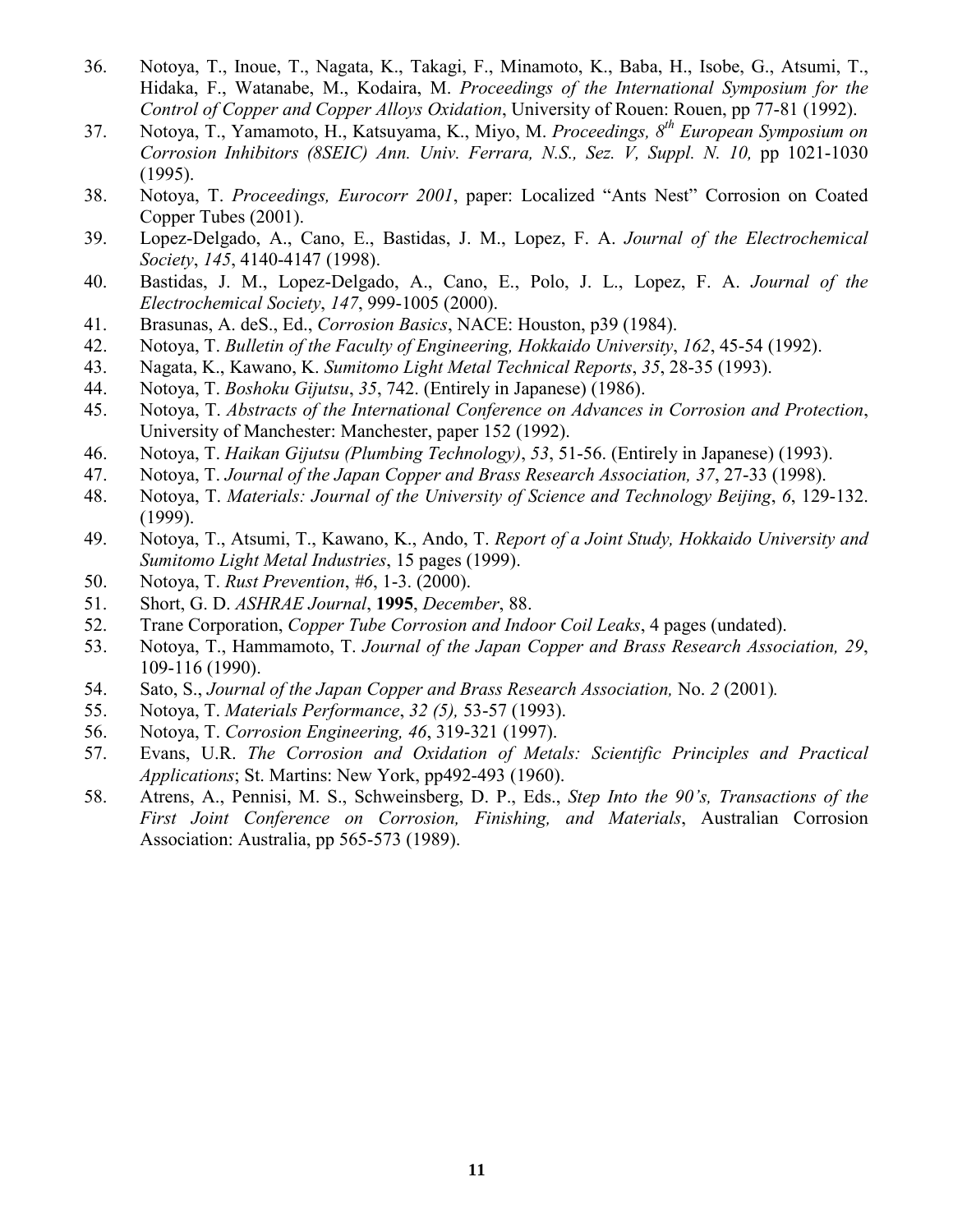# **Table 1 70 Day Exposure Period**

| Solution            | ppm | Cycle                     | General          |                   | Formicary        |                   |
|---------------------|-----|---------------------------|------------------|-------------------|------------------|-------------------|
|                     |     | $\rm ^{\circ}C/^{\circ}C$ | pitting          |                   | pitting          |                   |
|                     |     |                           | (mils)           |                   | (mils)           |                   |
|                     |     |                           | Max              | Avg. <sup>n</sup> | Max              | Avg. <sup>n</sup> |
| Formic*             | 10k | 55/20                     | 2.2              | 2.2               | 1.6              | 0.9               |
|                     |     | 40/20                     | 5.9              | 2.9               | 6.1              | 5.3               |
|                     |     | 40/4                      | 3.0              | 2.6               | 5.9              | 4.5               |
| Acetic              |     | 55/20                     | 2.0              | 1.7               | 2.0              | 1.4               |
|                     |     | 40/20                     | 4.1              | 4.0               | 4.5              | 2.8               |
|                     |     | 40/4                      | $3.\overline{3}$ | 2.5               | $3.\overline{2}$ | 2.6               |
| 0.20Formic          |     | 55/20                     | $3.\overline{5}$ | 2.6               | 2.6              | 1.4               |
| 0.80 Acetic         |     | 40/20                     | 6.9              | 3.7               | 3.3              | 2.5               |
|                     |     | 40/4                      | 3.0              | 2.8               | 3.9              | 2.4               |
| Formic              | 1k  | 55/20                     | 1.0              | 0.8               | 1.0              | 0.8               |
|                     |     | 40/20                     | $\overline{6.5}$ | 6.1               | 11.8             | 10.6              |
|                     |     | 40/4                      | $\overline{5.3}$ | 4.1               | 6.7              | 5.4               |
| Acetic              |     | 55/20                     | 1.6              | 1.1               | 1.6              | 1.1               |
|                     |     | 40/20                     | 3.5              | 1.8               | 2.2              | 1.6               |
|                     |     | 40/4                      | 0.8              | 0.7               | 2.0              | 1.2               |
| 0.20Formic          |     | 55/20                     | 1.4              | 0.9               | 1.2              | 1.0               |
| 0.80Acetic          |     | 40/20                     | 1.4              | 1.0               | 1.2              | 0.9               |
|                     |     | 40/4                      | 1.8              | 1.5               | $2.\overline{6}$ | 2.0               |
| Formic              | 100 | 55/20                     | 0.8              | 0.7               | 0.7              | 0.6               |
|                     |     | 40/20                     | 1.6              | 1.0               | 2.0              | 1.2               |
|                     |     | 40/4                      | 5.1              | 3.5               | 3.5              | 2.3               |
| Acetic              |     | 55/20                     | 0.5              | 0.4               | 0.5              | 0.3               |
|                     |     | 40/20                     | $\overline{0.7}$ | 0.6               | $\overline{0.8}$ | 0.6               |
|                     |     | 40/4                      | 0.2              | 0.2               | 0.3              | 0.2               |
| 0.20Formic          |     | 55/20                     | 1.4              | 0.5               | 0.2              | 0.1               |
| 0.80Acetic          |     | 40/20                     | 0.4              | 0.3               | 0.5              | 0.3               |
|                     |     | 40/4                      | 0.4              | 0.2               | 0.2              | 0.1               |
| Ethylene            |     | 55/20                     | 0.1              | 0.1               | 0.4              | 0.4               |
| glycol              |     | 40/20                     | 0.2              | 0.2               | 0.3              | 0.2               |
| Thermal<br>Degraded |     | 40/4                      | 0.2              | 0.1               | 0.2              | 0.1               |

\* 15-day exposure at 10,000ppm formic acid

n =The average of up to 5 of the deepest pits.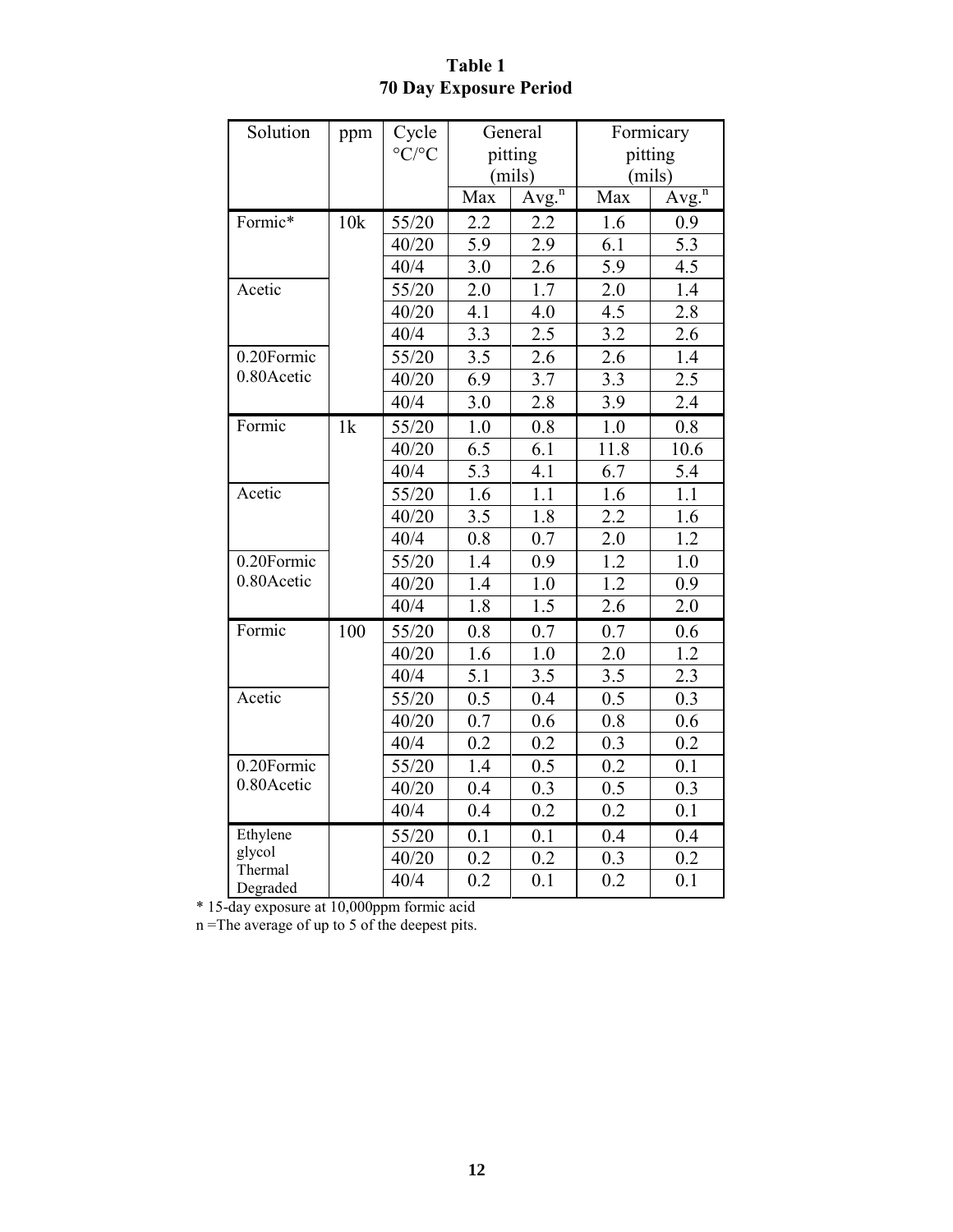| Solution           | ppm | $\rm ^{\circ}C/\rm ^{\circ}C$ | Max              | Avg. <sup>n</sup> |
|--------------------|-----|-------------------------------|------------------|-------------------|
| Acetic             | 10k | 55/20                         | 5.8              | 5.0               |
|                    |     | 40/20                         | 12.3             | 11.8              |
|                    |     | 40/4                          | 4.8              | 4.3               |
| 0.20Formic         |     | 55/20                         | 3.2              | 2.7               |
| 0.80 Acetic        |     | 40/20                         | 9.9              | 9.2               |
|                    |     | 40/4                          | 4.8              | 4.0               |
|                    | 1k  | 55/20                         | 1.6              | 1.3               |
| Formic             |     | 40/20                         | 10.6             | 7.1               |
|                    |     | 40/4                          | $\overline{7.1}$ | $\overline{6.5}$  |
|                    |     | 55/20                         | 0.9              | 0.8               |
| Acetic             |     | 40/20                         | 2.7              | 2.3               |
|                    |     | 40/4                          | 3.2              | 1.7               |
| 0.20Formic         |     | 55/20                         | 2.5              | 1.6               |
| 0.80 Acetic        |     | 40/20                         | 1.6              | 1.3               |
|                    |     | 40/4                          | 3.5              | 2.6               |
| Formic             | 100 | 55/20                         | 1.3              | 0.9               |
|                    |     | 40/20                         | 1.3              | 0.9               |
|                    |     | 40/4                          | 6.6              | 4.8               |
| Acetic             |     | 55/20                         | 0.4              | 0.4               |
|                    |     | 40/20                         | 1.7              | 1.2               |
|                    |     | 40/4                          | 0.4              | 0.3               |
| 0.20Formic         |     | 55/20                         | 0.6              | 0.4               |
| 0.80Acetic         |     | 40/20                         | 1.2              | 0.8               |
|                    |     | 40/4                          | 0.4              | 0.3               |
| DI Water           |     | 55/20                         | Nil              | Nil               |
|                    |     | 40/20                         | Nil              | Nil               |
|                    |     | 40/4                          | Nil              | Nil               |
| glycol<br>Ethylene |     | 55/20                         | 0.2              | 0.2               |
| Thermal            |     | 40/20                         | 0.2              | 0.2               |
| degraded           |     | 40/4                          | 0.7              | $\overline{0.5}$  |
|                    |     |                               |                  |                   |

# **Table 2 180 Day Exposure Period**

n=The average of up to 5 of the deepest pits.

| Table 3                                                                       |
|-------------------------------------------------------------------------------|
| <b>50 Day Test Summary</b>                                                    |
| Maximum pit depths (mils) of 3 separate polishes on a $40/20^{\circ}$ C cycle |

| Concentration (ppm) | Days | 20 Days | 30 Days | 40 Days | 50 Days |
|---------------------|------|---------|---------|---------|---------|
| 00                  |      |         |         | b.4     |         |
|                     | 4.1  |         | ິ∪.∪    | ◡.      |         |
|                     |      | ∪.↓     |         |         |         |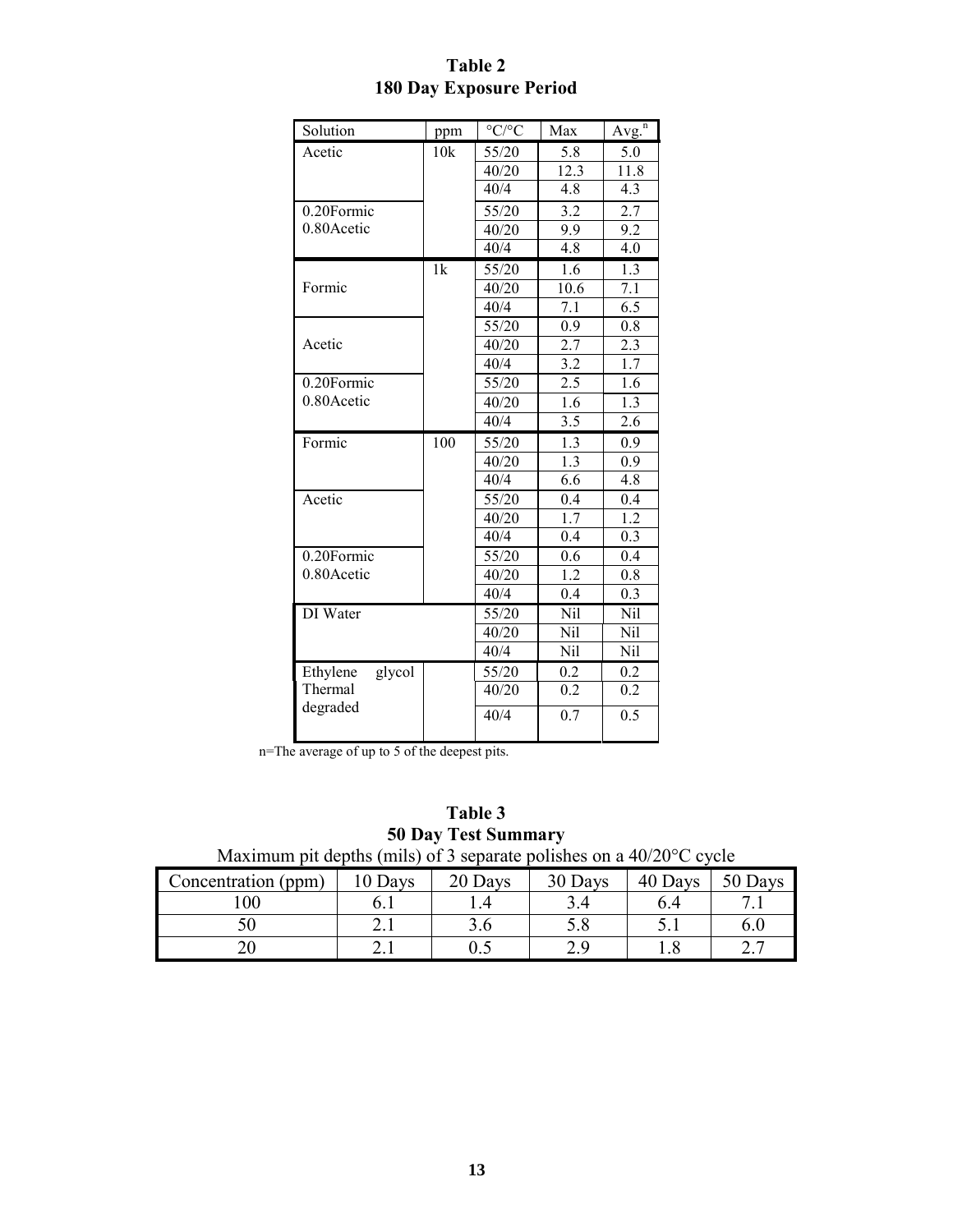**Table 4 Ion Chromatograph Testing of Submitted Lubricating Fluids**

| CTL ID#                       | <b>Thermal Degradation</b> |                | Boiling Water Hydrolysis |         |  |
|-------------------------------|----------------------------|----------------|--------------------------|---------|--|
|                               | Acetate                    | Formate        | Acetate                  | Formate |  |
|                               | (ppm)                      | (ppm)          | (ppm)                    | (ppm)   |  |
|                               | $<$ 1                      |                | 3                        |         |  |
| $\mathfrak{D}_{\mathfrak{p}}$ | 5                          | 2              | 43                       | 18      |  |
| 3                             |                            | 3              | 10                       | 39      |  |
|                               | 21                         | 5              |                          |         |  |
| 5                             | 16                         | 9              | 61                       | 18      |  |
| 6                             | $\overline{2}$             |                | $\leq$ 1                 |         |  |
| 7                             | 729                        | 406            | 580                      | 160     |  |
| 8                             | 54                         | 34             | 6                        | 63      |  |
| 9                             | $\overline{2}$             |                |                          |         |  |
| 10                            | 26                         | $\overline{2}$ | 26                       | 24      |  |
| 11                            | 3                          | 3              | 7                        |         |  |
| 12                            | 2                          | 5              | 23                       | 24      |  |



**Site of formicary pinhole** 

Figure 1 SEM image of dark green crystals adhering to the surface of copper tube. (100X original magnification)